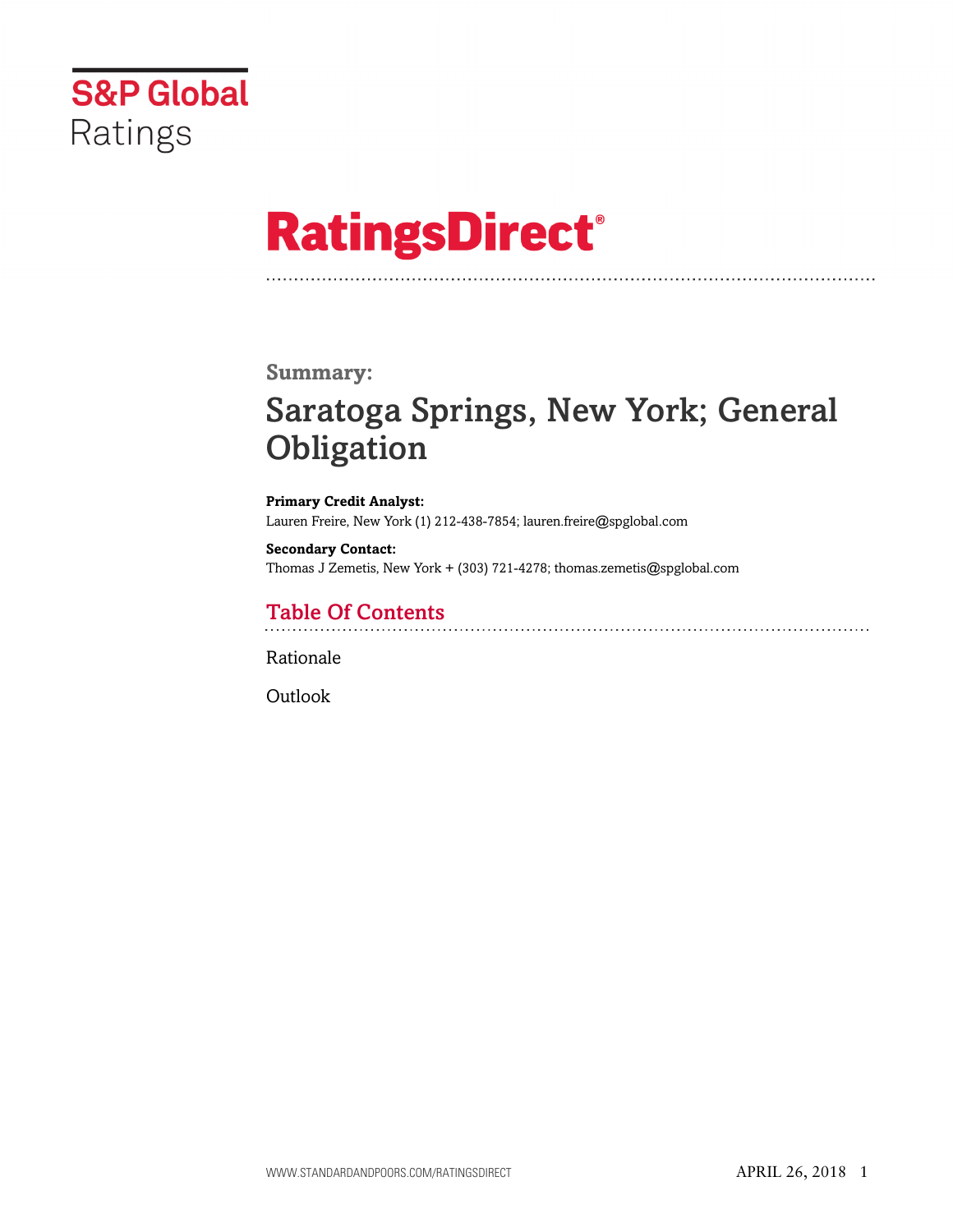## **Summary:**

# Saratoga Springs, New York; General Obligation

| <b>Credit Profile</b>                                                      |               |            |
|----------------------------------------------------------------------------|---------------|------------|
| US\$6.778 mil pub imp (serial) bnds ser 2018 dtd 06/20/2018 due 06/15/2042 |               |            |
| Long Term Rating                                                           | $AA+$ /Stable | <b>New</b> |
| US\$5.82 mil pub imp rfdg (serial) bnds ser 2018 due 07/01/2039            |               |            |
| Long Term Rating                                                           | $AA+$ /Stable | <b>New</b> |
| <b>Saratoga Springs GO</b>                                                 |               |            |
| Long Term Rating                                                           | AA+/Stable    | Affirmed   |

# <span id="page-1-0"></span>Rationale

S&P Global Ratings assigned its 'AA+' long-term rating to Saratoga Springs, N.Y.'s series 2018 public improvement general obligation (GO) serial bonds and public improvement refunding bonds. At the same time, we affirmed our 'AA+' long-term rating on the city's existing GO debt. The outlook is stable.

The city's faith and credit secures the bonds.

Officials will use the series 2018 public improvement bond proceeds to finance various capital projects and equipment purchases in line with their capital improvement program (CIP). The city will use the refunding bond proceeds to current refund debt outstanding for net present value savings of 11.4%.

The rating reflects our opinion of the city's:

- Very strong economy, with access to a broad and diverse metropolitan statistical area (MSA);
- Strong management, with good financial policies and practices under our Financial Management Assessment (FMA) methodology;
- Strong budgetary performance, with operating results that we expect could improve in the near term relative to fiscal 2016, which closed with slight operating deficits in the general fund and at the total governmental fund level;
- Very strong budgetary flexibility, with an available fund balance in fiscal 2016 of 26% of operating expenditures;
- Very strong liquidity, with total government available cash at 22.3% of total governmental fund expenditures and 3.2x governmental debt service, and access to external liquidity we consider strong;
- Weak debt and contingent liability position, with debt service carrying charges at 7.0% of expenditures and net direct debt that is 112.6% of total governmental fund revenue, and a large pension and other postemployment benefit (OPEB) obligation and the lack of a plan to sufficiently address the obligation, but low overall net debt at less than 3.0% of market value; and
- Strong institutional framework score.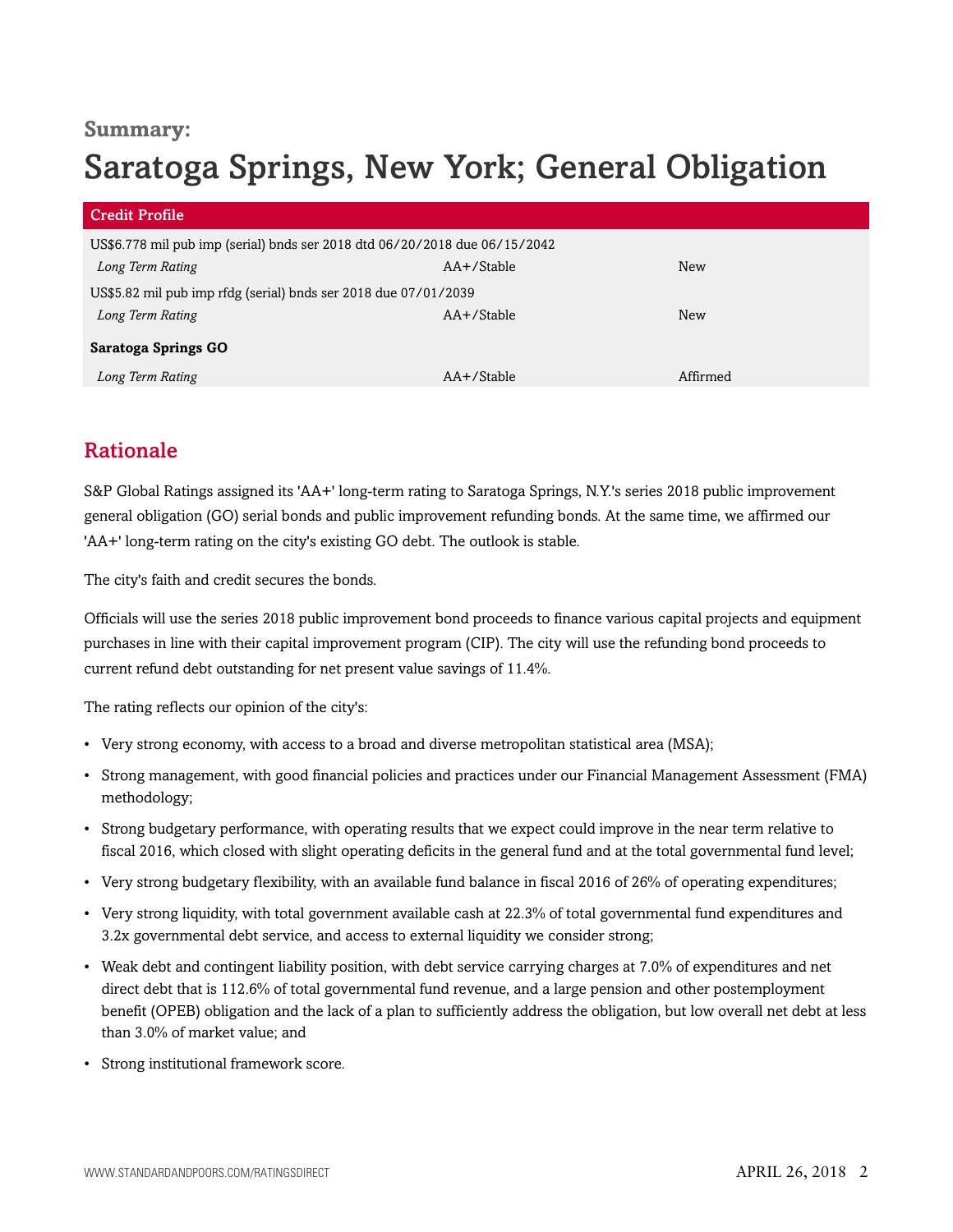#### Very strong economy

We consider Saratoga Springs' economy very strong. The city, with an estimated population of 26,395, is located in Saratoga County in the Albany-Schenectady-Troy MSA, which we consider broad and diverse. The city has a projected per capita effective buying income of 140% of the national level and per capita market value of \$161,685. Overall, the city's market value grew by 1.4% over the past year to \$4.3 billion in 2018. The county unemployment rate was 3.8% in 2016.

Saratoga Springs is a commercial and industrial center for the surrounding area, as well as a popular summer destination as a result of Saratoga Race Course, Saratoga Casino & Raceway, and Saratoga Performing Arts Center. In addition, we believe Saratoga Springs' strong economy and participation in the nearby Albany government sector have helped provide favorable economic trends and indicators. Leading city employers include:

- Saratoga Hospital (1,850 employees),
- Skidmore College (1,120),
- Saratoga Springs City School District (1,010),
- Stewart's Ice Cream (990), and
- Quad Graphics (850).

The city has seen steady commercial and residential development recently, resulting in a 12% increase in market value since fiscal 2013. Assessed value (AV), over that same period, has remained mostly flat. AV increased by 3% to \$3.15 billion in fiscal 2017. There is little property tax base concentration with the 10 leading taxpayers accounting for a very diverse 7.7% of AV. Given management's expectation for continued steady commercial and residential development, including 499 residential units and 281,114 commercial square feet of developments recently constructed or under construction, we believe modest market value and AV growth will likely continue. The city had an additional 575 residential units and 319,132 commercial square feet either already approved for construction or pending approval in 2017.

#### Strong management

We view the city's management as strong, with good financial policies and practices under our FMA methodology, indicating our view that financial practices exist in most areas, but that governance officials might not formalize or monitor all of them on a regular basis.

The city implemented and formalized reserve-and-liquidity and debt management policies in fiscal 2011. Management revised the reserve policy in fiscal 2015 to require the maintenance of an unassigned general fund balance at 10% to 25% of the budget. With city council approval, management can use amounts in excess of the 25% to fund one-time expenses. If the balance declines to less than 10%, management will prepare and submit a plan to the council to restore fund balance to the minimum target by either the next budget year or another appropriate period. The city's debt policy adheres to state statutes and contains qualitative stipulations for structuring, issuing, and managing debt.

Management is what we consider conservative with revenue and expenditure assumptions; it uses three years to five years of historical data when developing the budget and provides the council with quarterly budget-to-actual reports.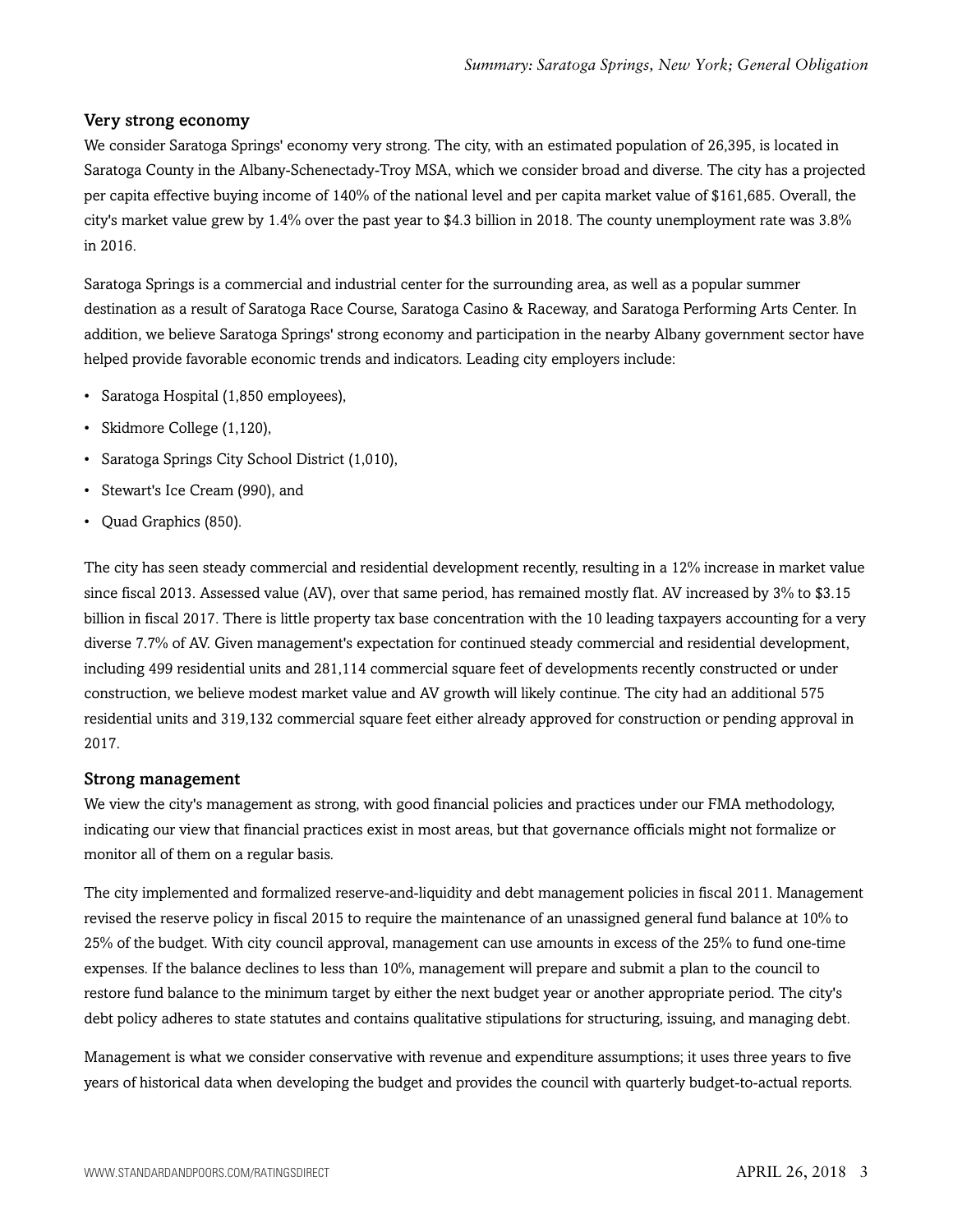The city's investment management policy follows state guidelines; outside of what management presents in the audit, it informally reports cash to the council at various times throughout the year. While the city lacks a formal long-term financial plan, it maintains a six-year CIP that details funding for each project.

#### Strong budgetary performance

Saratoga Springs' budgetary performance is strong, in our opinion. The city had slight operating deficits of 0.7% of expenditures in the general fund and of 1.3% across all governmental funds in fiscal 2016. Our assessment accounts for our expectation that budgetary results could improve from 2016 results in the near term. We note that fiscal 2016 results were obtained from the city's annual update document, which we consider a reliable source despite its being unaudited.

We have adjusted out the one-time expense of a lawsuit settlement. The city did budget and expect to use reserves. Despite the additional one-time expense of a lawsuit settlement, the city did end 2016 better than the appropriated fund balance in the budget.

The city did see a slight decline in occupancy taxes in 2016, but an increase in sales tax revenue partly offset that. Property taxes accounted for 37.3% of general fund revenue in fiscal 2016, followed by sales taxes (28.2%) and state aid (7.8%).

The city's 2017 budget of \$45.1 million included \$1.8 million in appropriated fund balance. Unaudited expectations for 2017 are positive, with a \$911,000 surplus. Mortgage tax, parking revenue, and ambulance revenue performed well in comparison to the budget. In addition, expenses trended below budgeted levels.

Based on the city's expected year-end 2017 result, coupled with our assumption that total governmental expenditures will trend positively with adjustments, we do expect the city's budgetary performance to improve relative to 2016 levels.

For 2018, the budget is \$45.9 million. Management reports expenditures are trending at or below expected budgeted levels. Revenue is coming in stronger in the first half 2018 when compared with the previous year. Given the city's history of adequate-to-strong budgetary performance, we would expect the city to maintain or improve its budgetary performance.

#### Very strong budgetary flexibility

Saratoga Springs' budgetary flexibility is very strong, in our view, with an available fund balance in fiscal 2016 of 26% of operating expenditures, or \$11.2 million.

While the city spent down reserves in 2016, the current level is still very strong and in line with its formal fund balance policy. Prior to 2016's decision to use fund balance, the city has been able to replenish the fund balance appropriated. The city is expecting reserves to increase in 2017, keeping reserves in line with the city's fund balance policy. We expect the city's available fund balance will remain very strong.

While we do not expect an immediate impact on reserves, pressure may arise from growing pension and OPEB costs.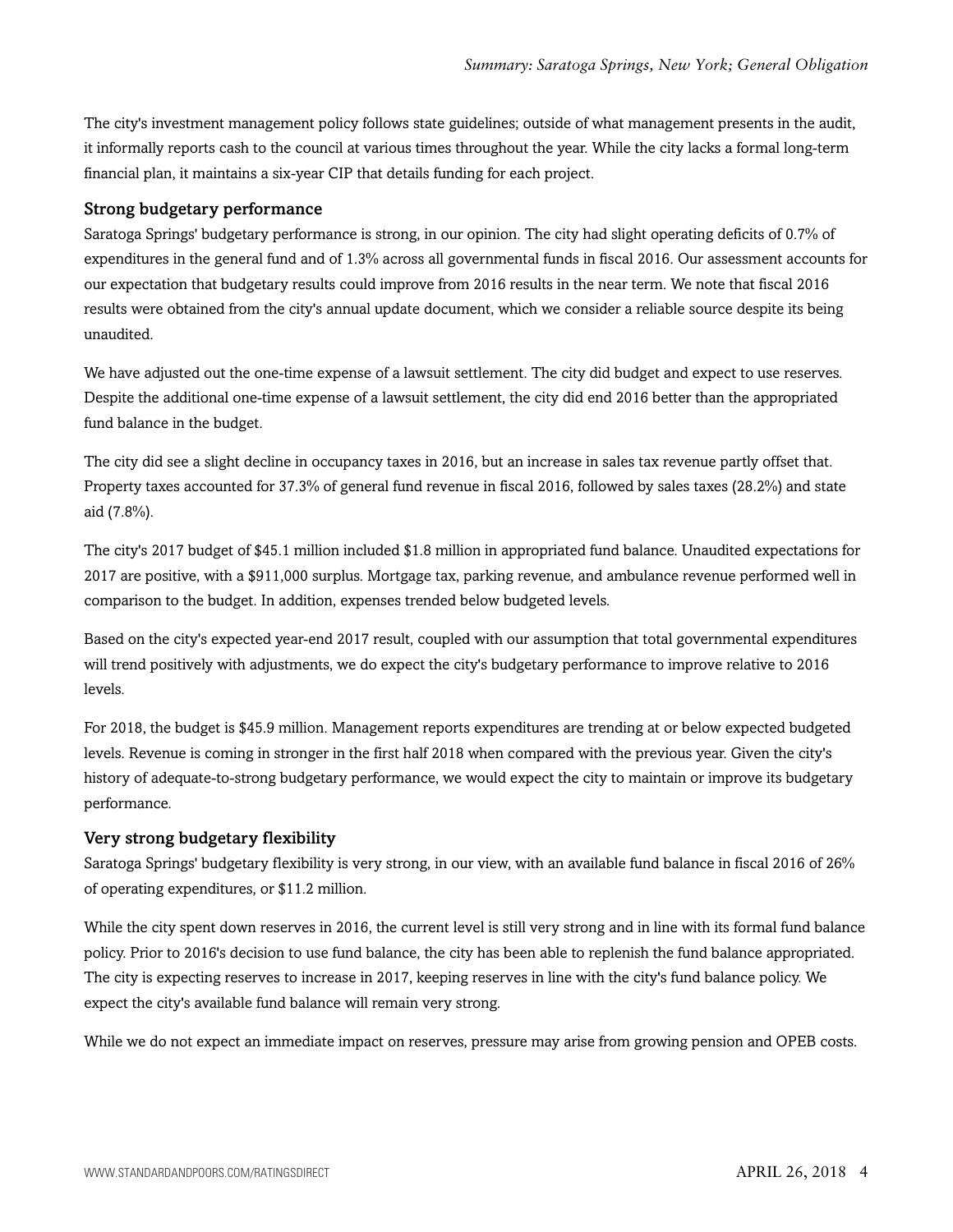#### Very strong liquidity

In our opinion, Saratoga Springs' liquidity is very strong, with total government available cash at 22.3% of total governmental fund expenditures and 3.2x governmental debt service in 2016. In our view, the city has strong access to external liquidity if necessary, as demonstrated by its access to the capital markets for GO bonds within the past five years. It does not invest aggressively, as all of its holdings are in cash, and is not exposed to any nonremote contingent liability risks. The city has consistently had very strong liquidity and we do not anticipate a change to these ratios.

#### Weak debt and contingent liability profile

In our view, Saratoga Springs' debt and contingent liability profile is weak. Total governmental fund debt service is 7.0% of total governmental fund expenditures, and net direct debt is 112.6% of total governmental fund revenue. Overall net debt is low at 1.9% of market value, which is, in our view, a positive credit factor.

The city's debt amortization is below average, with 45% of principal to be retired over the next 10 years. Management plans on issuing about \$5.2 million in new debt over the next two years for various capital projects. Given the below-average amortization of the city's debt, and the high pension and OPEB carrying charge, we expect the debt and contingent liability profile to remain weak.

In our opinion, a credit weakness is Saratoga Springs' large pension and OPEB obligation, without a plan in place that we think will sufficiently address the obligation. Saratoga Springs' combined required pension and actual OPEB contributions totaled 15.0% of total governmental fund expenditures in 2016, with 9.5% representing required contributions to pension obligations and 5.5% representing OPEB payments. The city made its full annual required pension contribution in 2016. The funded ratio of the largest pension plan is 93.5%.

The city participates in the state-administered New York State and Local Employees' Retirement System (ERS) and the New York State and Local Police and Fire Retirement System (PFRS). OPEB costs are funded on a pay-as-you-go basis, and were \$2.6 million in fiscal 2016. The city's unfunded actuarial accrued liability was \$105 million as of Dec. 31, 2016. While the city's pension costs have been falling, OPEB costs have been rising by a similar amount. The city has looked into increasing the age of the OPEB recipients and limiting future benefits through labor negotiations, but these measures will have a limited impact on the current unfunded liability. We therefore expect the combined pension and OPEB carrying charge to remain elevated.

#### Strong institutional framework

<span id="page-4-0"></span>The institutional framework score for New York cities, other than New York City, is strong.

### **Outlook**

The stable outlook reflects S&P Global Ratings' opinion of Saratoga Springs' very strong budgetary flexibility and history of strong budgetary performance. The city's very strong economy and access to the broad and diverse Albany-Schenectady-Troy lend further stability to the rating. Although pension and OPEB costs will continue to pressure the city's budgetary performance, we believe management will continue to make the budget adjustments it deems necessary to maintain balanced operations. Thus, we do not anticipate changing the rating during the two-year outlook horizon.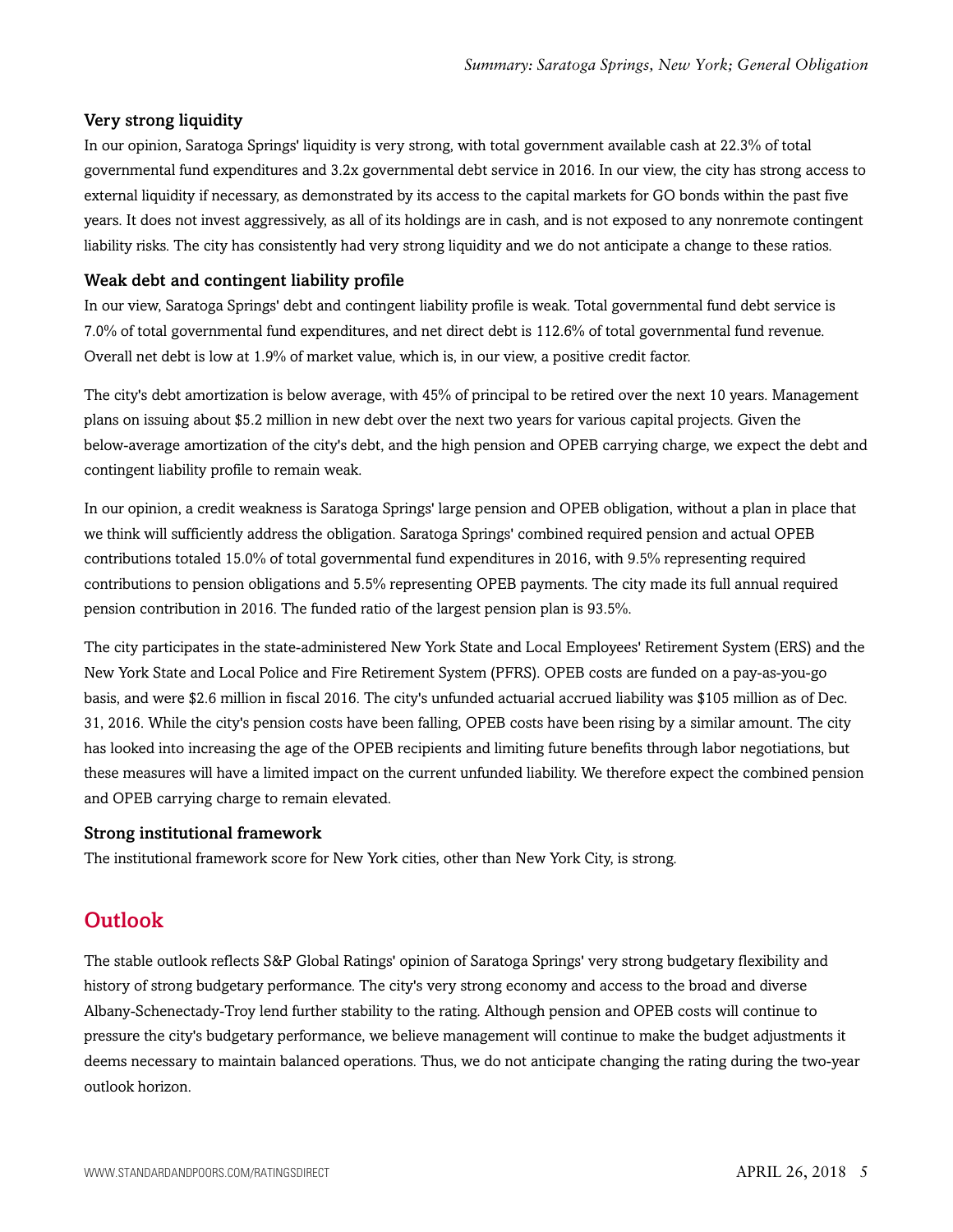#### Upside scenario

If the city can manage its elevated pension and OPEB costs, maintain strong budgetary performance, and increase its economic indicators to levels on par with those of its higher-rated peers, we could consider raising the rating.

#### Downside scenario

Although unlikely, if the city's budgetary performance weakens substantially as a result of increased fixed costs, and budget flexibility declines as a result, the rating could come under pressure.

Certain terms used in this report, particularly certain adjectives used to express our view on rating relevant factors, have specific meanings ascribed to them in our criteria, and should therefore be read in conjunction with such criteria. Please see Ratings Criteria at www.standardandpoors.com for further information. Complete ratings information is available to subscribers of RatingsDirect at www.capitaliq.com. All ratings affected by this rating action can be found on the S&P Global Ratings' public website at www.standardandpoors.com. Use the Ratings search box located in the left column.